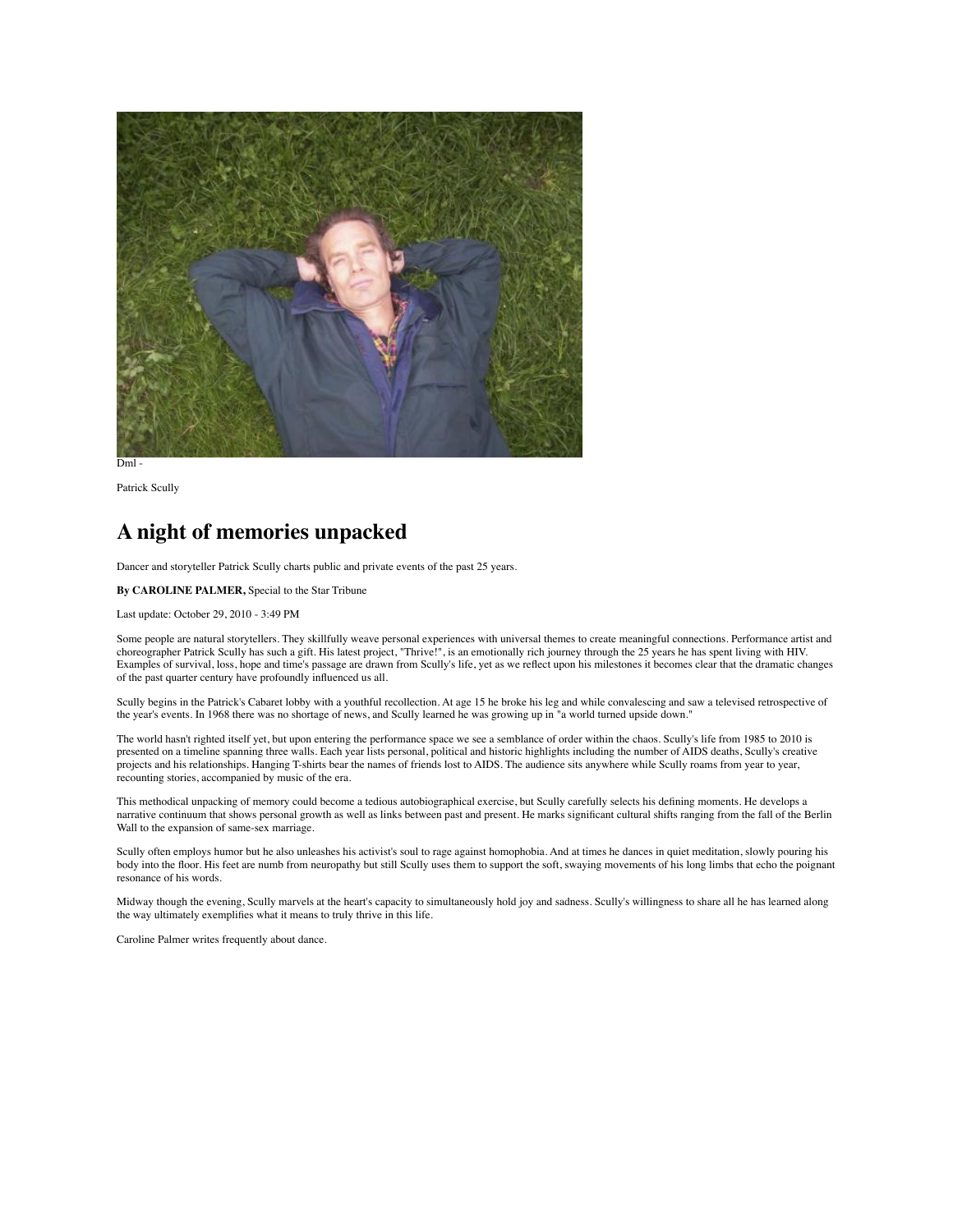

Longfellow Station

News..................3

Feature.............6

INSID E

News..................2

authors new book

Feature............7



## **By J AN WILLMS**

In 1985, Patrick Scully felt he had been handed a death sentence. He had been told by a nurse that he was HIV-positive, and he would probably have three to five years before he developed AIDS.

"Back then, a diagnosis of full-blown AIDS was a death sen-tence," Scully said. "And for many of my friends and col-leagues, it was. But I'm still here, doing my best to enjoy life for me and them." Scully, a performance artist,

is sharing that celebration of life with the public in his new one-man show, "Thrive," which will be performed at Patrick's Cabaret, 3010 Minnehaha Ave. in Minneapolis, Oct. 28-31 and Nov. 5-7. His show will feature a com-

bination of storytelling, dance and music that focuses on the past 25 years of both his personal experience in living with HIV, the friends he has lost and the world events that have framed the past and present.

Remembering that day 25 years ago, Scully said that not a lot was known about AIDS at the

time. "All we knew was that people were getting sick, and some were dying," he said. "The test had only recently come out and was available. I kind of expected the diagnosis. I first came out in 1972 and had been sexually ac-tive with a lot of other gay men. This was long before we knew there was anything to worry

about, other than generic STDs." "I was a child of the '60s, very much impacted by the social revolution and Stonewall. By the time we all knew this was a thing to be really afraid of, I figured it was very likely that I had it."

Scully said he had not felt sick at all. He also remembered being angry at the public health



Patrick Scully, a performance artist, is sharing a celebration of life with the public in his new one-man show, *"Thrive," which will be performed at Patrick's Cabaret, 3010 Minnehaha Ave., Oct. 28-31 and Nov. 5-7. (Photo by Liberty Willms)*

nurse. "It seemed like she was telling me with this degree of certainty that I was going to have AIDS," he said. "I don't know whether I was in denial, but I had a background in natural sci-ences and I knew that not all people reacted in the same way to all viruses." "In retrospect, I realize she

was probably doing the best she could with the information she had at the time."

Scully said it was difficult to find any organization that offered a source of hope. He said that contacting the few HIV support groups in the area was all so secretive and fearful.

"I thought I had not worked this hard to be open as a gay

man to go back in the closet be-cause of being HIV positive," he explained. "The last thing I wanted to do was immerse myself in this environment of fear and secrecy."

,.<br>He went to one of the HIV clinics in Hennepin County and continued to return every few months for a check-up and to have blood work done.

"I didn't take any medica-tions for the first 11 years," Scully said. "Even when I started taking them, it was because the num-bers in my blood work showed a need, not because I felt sick."

He said it took him awhile to figure out how to share his news of being HIV positive.

"I got to a point where I real-ized I couldn't continue to

process everyone else's reaction to my news with them," Scully said. "It was just too emotionally

draining." When an opportunity arose for him to become part of a pro-gram on public television in 1990, he agreed to appear under the condition that he could come out on the program as someone living with HIV. By making his announcement on television, he wouldn't have to be with people in the initial moments he dis-

closed his condition. Scully said that as he was making some choices, his cabaret was slowly being built. "It was happening, and I was willingly participating in it," he said. "I found that being HIV pos-

itive was not encompassing my whole life," Scully claimed. "The diagnosis helped me to avoid major and minor golden hand-cuffs that sometimes seduce us away from our own path in life. "I made more radical choices

to create the performance work I wanted to do," Scully said, "and to spend available cash on travel as opposed to investing it in retirement."

He recalled that his parents were in the first generation in America who planned their re-tirement, but his mother died at 65 and his dad at 70. "Neither of them had the retirement they dreamed of," Scully said, "and that gave me a unique lens to look at life."

"The last thing I wanted to do was immerse myself in this environment of fear and secrecy." - Patrick Scully

**Continued on page 2**